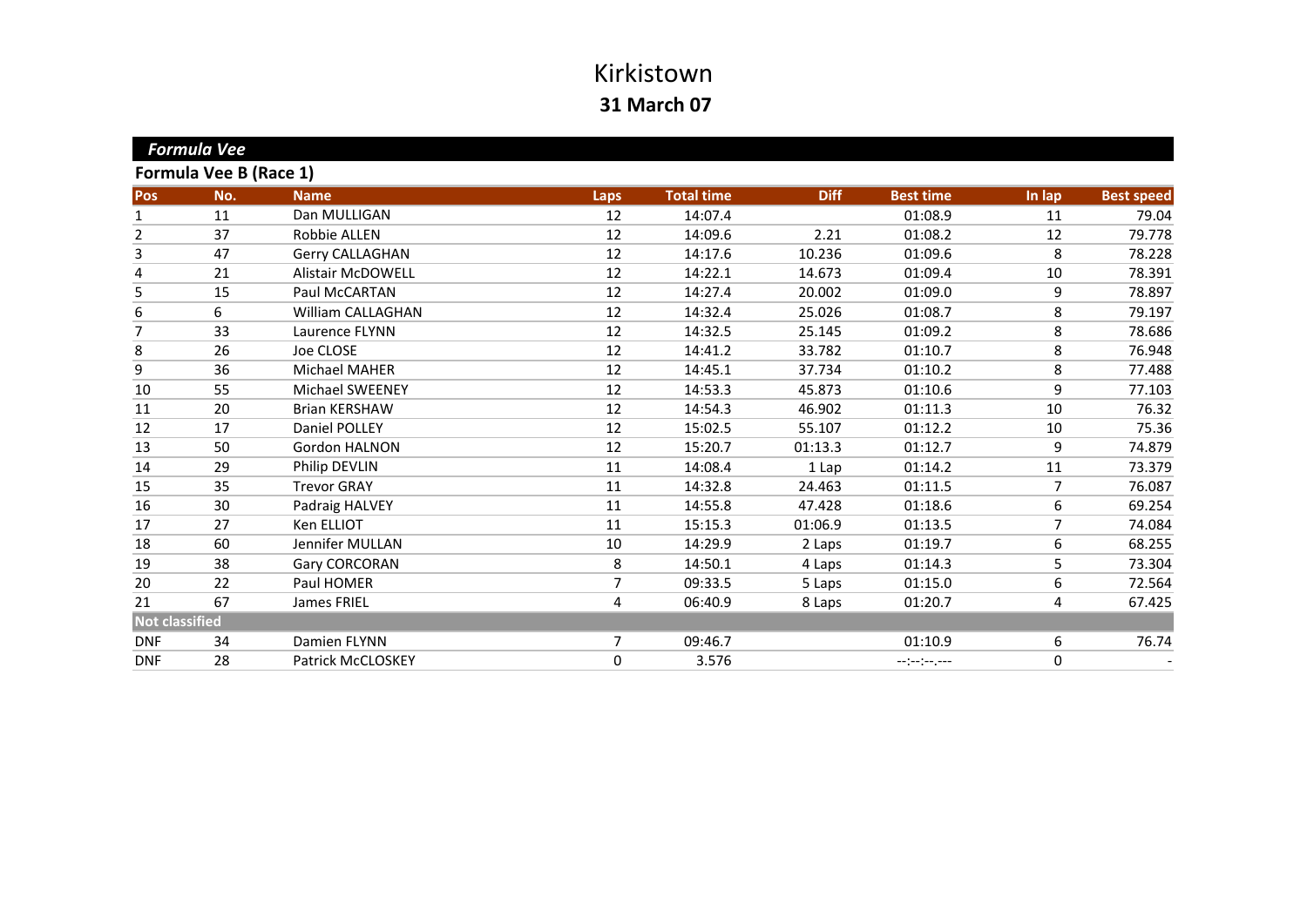|            | <b>Kirkistown Sports Cars</b> |                                             |             |                   |             |                  |        |                   |
|------------|-------------------------------|---------------------------------------------|-------------|-------------------|-------------|------------------|--------|-------------------|
|            |                               | Kirkistown Sports Cars Classes 1/2 (Race 2) |             |                   |             |                  |        |                   |
| <b>Pos</b> | No.                           | <b>Name</b>                                 | <b>Laps</b> | <b>Total time</b> | <b>Diff</b> | <b>Best time</b> | In lap | <b>Best speed</b> |
|            | 52                            | <b>Richard MORGAN</b>                       | 12          | 13:25.3           |             | 01:06.0          |        | 82.52             |
| 2          | 56                            | John BENSON                                 | 12          | 13:32.0           | 6.735       | 01:05.6          | 4      | 82.994            |
| 3          | 17                            | Colin REID                                  | 12          | 13:43.3           | 17.978      | 01:07.7          | 4      | 80.406            |
| 4          | 63                            | <b>B McGOLDRICK</b>                         | 12          | 13:48.8           | 23.514      | 01:06.5          |        | 81.806            |
| 5          | 3                             | Edward HOOD                                 | 12          | 14:03.5           | 38.179      | 01:06.8          | 2      | 81.487            |
| 6          | 99                            | Alan KESSIE                                 | 12          | 14:36.4           | 01:11.1     | 01:10.3          | 2      | 77.426            |
|            |                               | Keith WRAY                                  | 11          | 13:25.3           | 1 Lap       | 01:11.2          | 10     | 76.487            |
| 8          | 96                            | Andrew PARKINSON                            | 11          | 13:26.4           | 1.159       | 01:11.1          | 8      | 76.539            |
| 9          | 5.                            | Jim WILSON                                  | 11          | 13:56.7           | 31.396      | 01:12.1          | 6      | 75.454            |
| 10         | 49                            | Paul SHERIDAN                               | 10          | 13:29.2           | 2 Laps      | 01:19.3          | 4      | 68.608            |
| 11         | 12                            | Roy SMYTH                                   |             | 01:17.4           | 11 Laps     | 01:13.8          |        | 73.763            |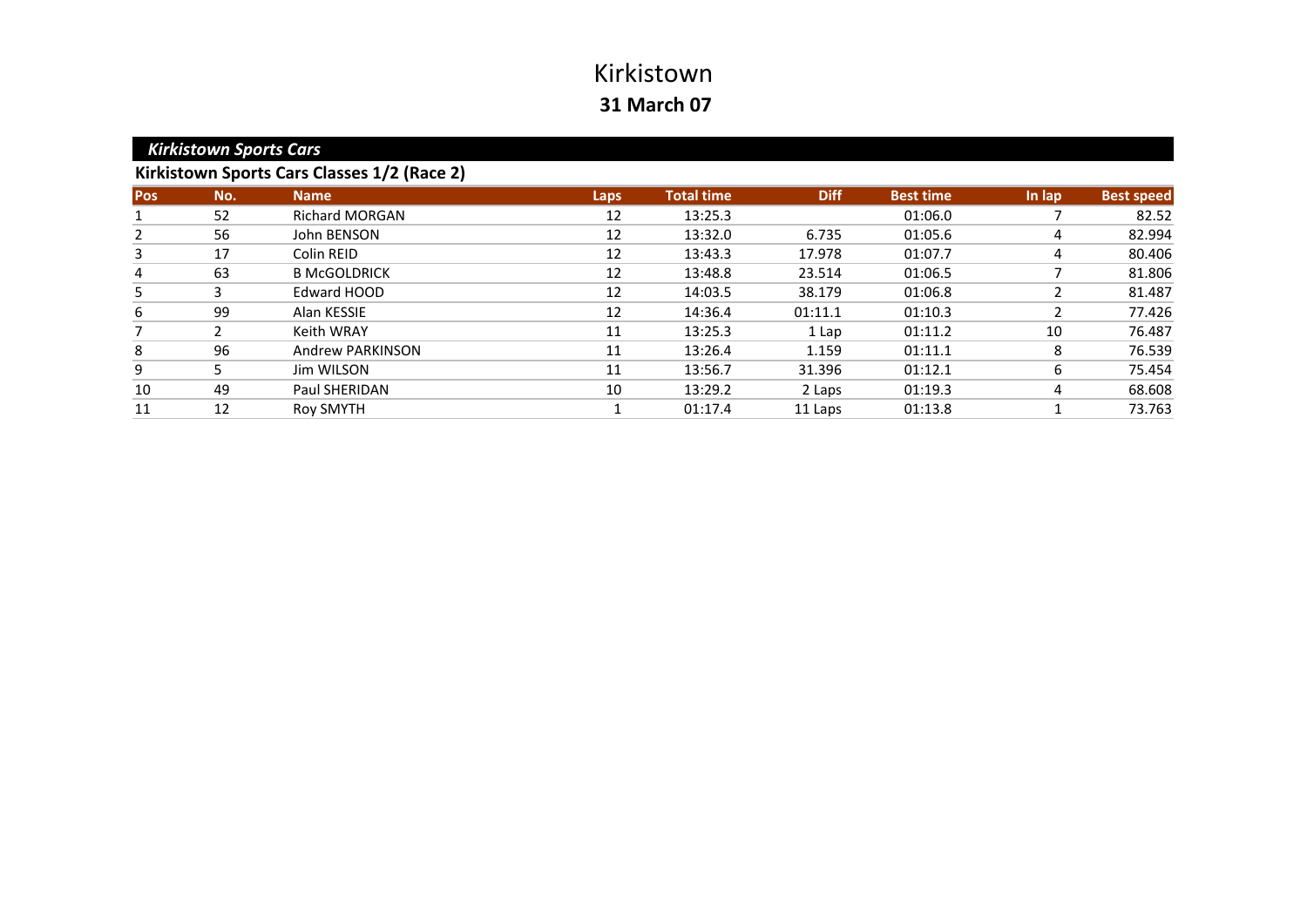| <b>Dunlop Supercars</b> |                |                                    |      |                   |             |                  |                |                   |
|-------------------------|----------------|------------------------------------|------|-------------------|-------------|------------------|----------------|-------------------|
|                         |                | <b>Dunlop Supercars 1 (Race 3)</b> |      |                   |             |                  |                |                   |
| Pos                     | No.            | <b>Name</b>                        | Laps | <b>Total time</b> | <b>Diff</b> | <b>Best time</b> | In lap         | <b>Best speed</b> |
| 1                       | 3              | Dave O'BRIEN                       | 12   | 12:52.0           |             | 01:03.1          | 10             | 86.267            |
| $\overline{2}$          |                | <b>Rod McGOVERN</b>                | 12   | 12:52.4           | 0.378       | 01:03.3          | 10             | 86                |
| 3                       | $\overline{2}$ | John WHELAN                        | 12   | 12:59.5           | 7.533       | 01:03.2          | 4              | 86.107            |
| 4                       | 50             | George ROGERS                      | 12   | 13:01.7           | 9.665       | 01:04.1          | $\overline{2}$ | 84.911            |
| 5                       | 16             | <b>Kieran SANDS</b>                | 12   | 13:04.6           | 12.598      | 01:04.0          | 6              | 85.114            |
| 6                       | 6              | Ronayne O'MAHONEY                  | 12   | 13:05.6           | 13.563      | 01:03.2          | 10             | 86.139            |
| 7                       | 22             | John FARRELLY                      | 12   | 13:11.5           | 19.521      | 01:03.9          | 8              | 85.198            |
| 8                       | 20             | Peter COSGROVE                     | 12   | 13:18.0           | 26.049      | 01:04.7          | 4              | 84.15             |
| 9                       | 10             | Sean O'CONNOR                      | 11   | 13:27.5           | 1 Lap       | 01:09.2          | 11             | 78.688            |
| 10                      | 87             | Michael FITZGERALD                 | 10   | 13:05.3           | 2 Laps      | 01:04.1          | 10             | 84.944            |
| <b>Not classified</b>   |                |                                    |      |                   |             |                  |                |                   |
| <b>DNF</b>              | 4              | Hugh McEVOY                        | 4    | 04:33.0           |             | 01:04.2          | 4              | 84.788            |
| <b>DNF</b>              |                | <b>Michael HALVEY</b>              | 0    | 6.358             |             | --:--:--.--      | 0              |                   |

#### *Comment and announcements*

#### *Announcements*

15:09 No. 6 :: <sup>+</sup> 10 Seconds Penalty 15:10 No. 22 :: <sup>+</sup> 10 Seconds Penalty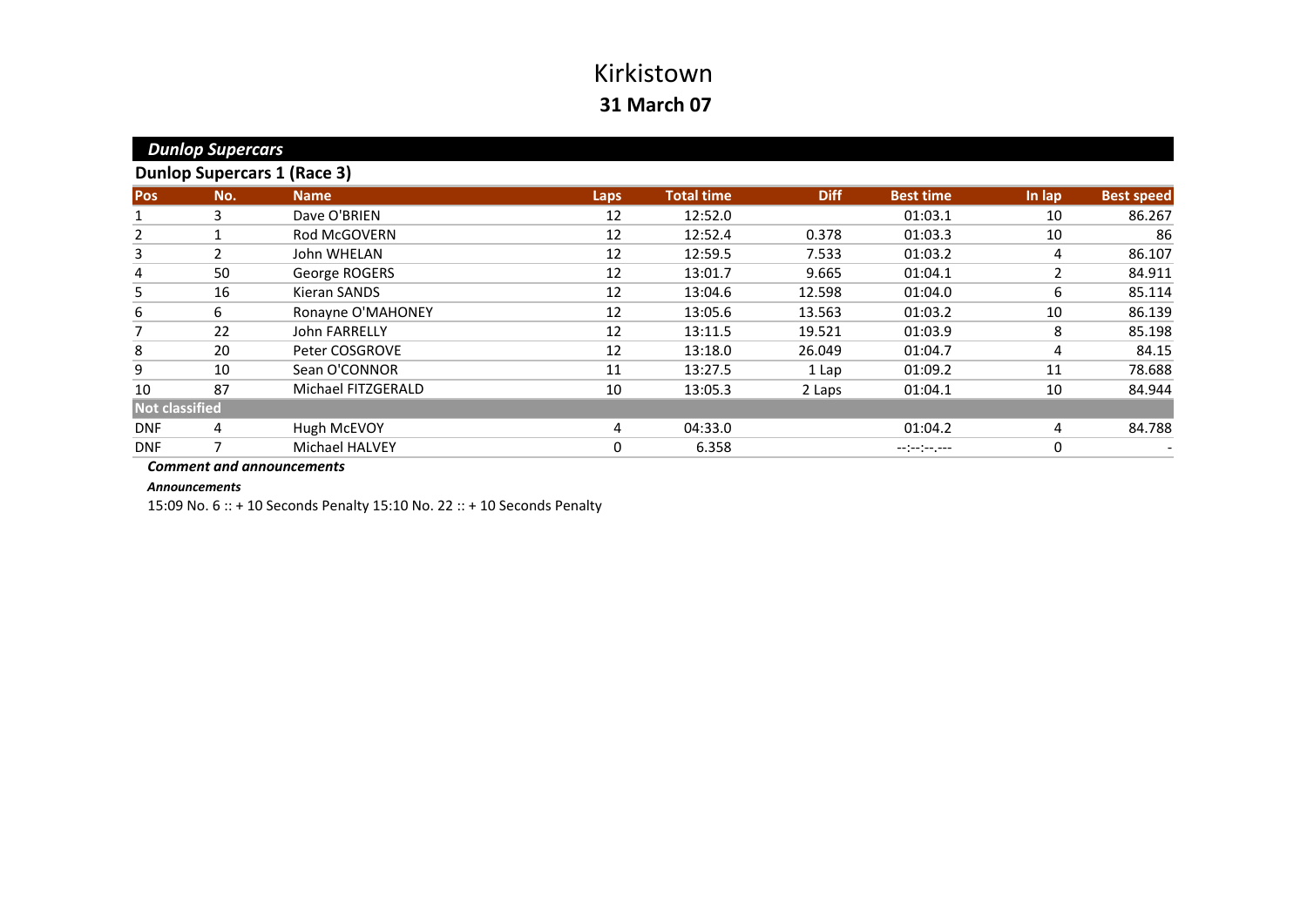| Pre-90 Formula Ford 1600 |                        |                         |             |                   |             |                  |        |                   |  |
|--------------------------|------------------------|-------------------------|-------------|-------------------|-------------|------------------|--------|-------------------|--|
|                          | Pre-90 FF1600 (Race 4) |                         |             |                   |             |                  |        |                   |  |
| <b>Pos</b>               | No.                    | <b>Name</b>             | <b>Laps</b> | <b>Total time</b> | <b>Diff</b> | <b>Best time</b> | In lap | <b>Best speed</b> |  |
|                          | 14                     | <b>Neville ANDERSON</b> | 12          | 12:55.1           |             | 01:03.3          |        | 85.971            |  |
| 2                        | 85                     | James HAGAN             | 12          | 12:59.7           | 4.598       | 01:03.7          | 3      | 85.401            |  |
| 3                        | 5.                     | John MORROW             | 12          | 12:59.7           | 4.602       | 01:03.8          | 8      | 85.327            |  |
| 4                        | 917                    | Jimmy DOUGAN            | 12          | 13:00.2           | 5.066       | 01:03.9          | 3      | 85.118            |  |
| 5                        | 15                     | John FERGUSON           | 12          | 13:00.3           | 5.143       | 01:03.7          | 9      | 85.413            |  |
| 6                        | 44                     | Gary THOMPSON           | 12          | 13:02.3           | 7.166       | 01:03.9          | 8      | 85.206            |  |
| 7                        | 41                     | Paul McMORRAN           | 12          | 13:15.3           | 20.152      | 01:04.6          | 10     | 84.287            |  |
| 8                        | 90                     | <b>Henry CAMPBELL</b>   | 12          | 13:15.5           | 20.374      | 01:04.8          | 9      | 83.965            |  |
| 9                        | 4                      | Norman THOMPSON         | 12          | 13:28.1           | 32.991      | 01:05.2          | 10     | 83.452            |  |
| 10                       | 77                     | <b>Brendan DUGGAN</b>   | 12          | 13:31.3           | 36.213      | 01:04.9          | 11     | 83.81             |  |
| 11                       | 25                     | Jeff PATTON             | 12          | 13:38.0           | 42.929      | 01:06.5          | 4      | 81.836            |  |
| 12                       | 20                     | <b>Ryan TEMPLETON</b>   | 12          | 14:01.2           | 01:06.1     | 01:07.2          | 11     | 80.986            |  |
| <b>Not classified</b>    |                        |                         |             |                   |             |                  |        |                   |  |
| <b>DNS</b>               | 91                     | Jamesy HAGAN            | 0           | --:-:----         |             | --:-:----        | 0      |                   |  |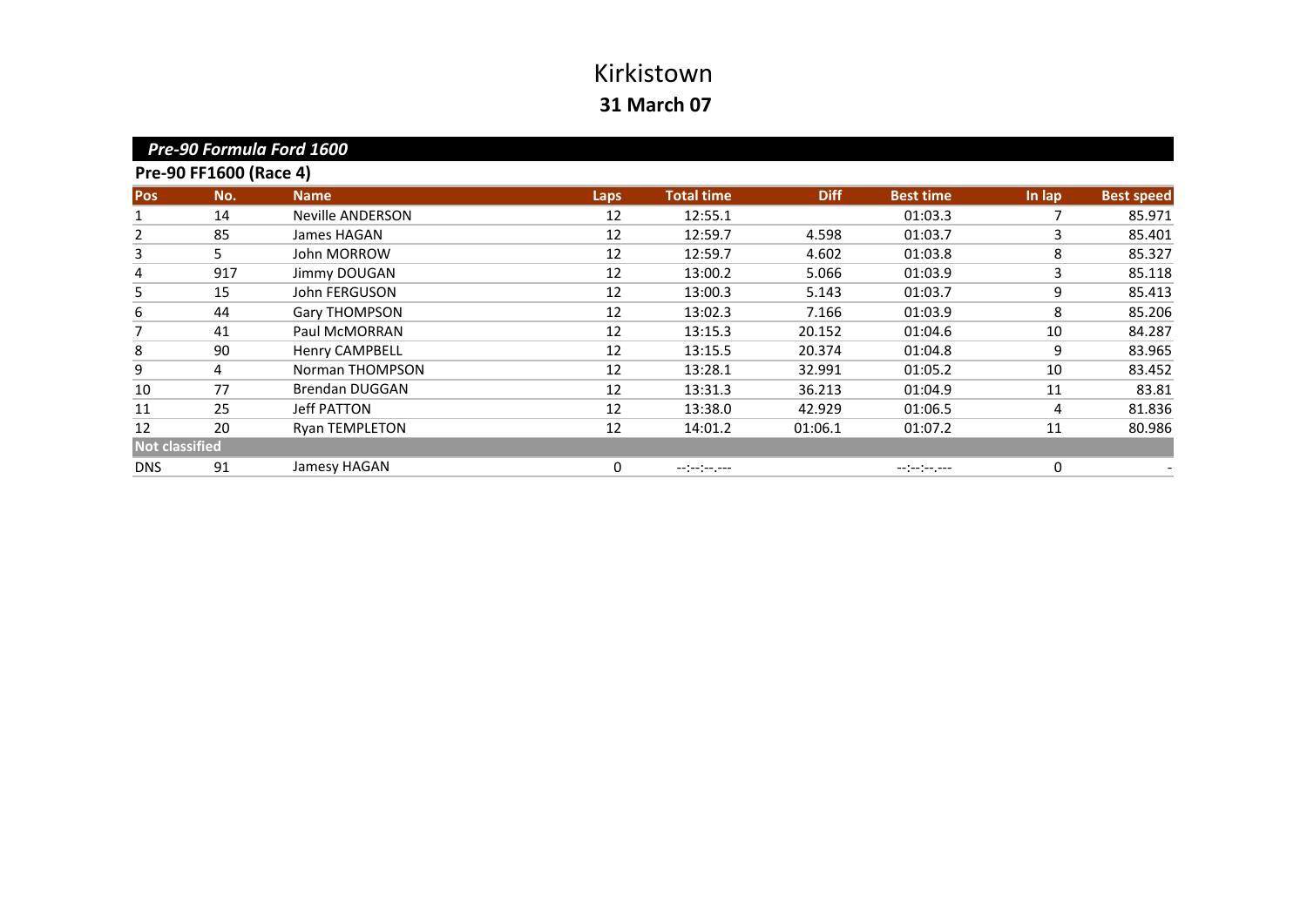|                       | <b>Kirkistown Sports Cars</b> |                                                                 |             |                   |             |                               |        |                   |  |  |
|-----------------------|-------------------------------|-----------------------------------------------------------------|-------------|-------------------|-------------|-------------------------------|--------|-------------------|--|--|
|                       |                               | Kirkistown Sports Cars Classes 3/4/5 + Globals (Race 5 Restart) |             |                   |             |                               |        |                   |  |  |
| Pos                   | No.                           | <b>Name</b>                                                     | <b>Laps</b> | <b>Total time</b> | <b>Diff</b> | <b>Best time</b>              | In lap | <b>Best speed</b> |  |  |
| 1                     | 51                            | <b>Eamon MATHESON</b>                                           | 8           | 07:48.1           |             | 57.665                        | 6      | 94.39             |  |  |
| $\overline{2}$        | 6                             | <b>Richard PARSONS</b>                                          | 8           | 07:49.3           | 1.178       | 57.583                        | 8      | 94.525            |  |  |
| 3                     | 10                            | <b>Alan FINNEY</b>                                              | 8           | 08:09.5           | 21.458      | 01:00.4                       | 8      | 90.051            |  |  |
| 4                     | 18                            | Clive HEAK                                                      | 8           | 08:24.8           | 36.767      | 01:02.1                       | 5      | 87.627            |  |  |
| 5                     | 20                            | Jim LARKHAM                                                     | 8           | 08:38.9           | 50.844      | 01:02.6                       | 8      | 86.987            |  |  |
| 6                     | 22                            | Keith DAWSON                                                    |             | 07:57.9           | 1 Lap       | 01:02.9                       | 7      | 86.58             |  |  |
| 7                     | 88                            | Max DRENNAN                                                     |             | 07:58.2           | 0.323       | 01:02.8                       | 7      | 86.687            |  |  |
| 8                     | 55                            | Edwin MASSON                                                    |             | 08:03.4           | 5.526       | 01:03.9                       | 4      | 85.2              |  |  |
| 9                     | 69                            | <b>Mark BRADEN</b>                                              | 7           | 08:11.5           | 13.603      | 01:04.9                       | 2      | 83.825            |  |  |
| 10                    | 54                            | Ivor MILLER                                                     |             | 08:14.3           | 16.423      | 01:05.2                       | 4      | 83.419            |  |  |
| 11                    | 28                            | Michael CONWAY                                                  |             | 08:18.7           | 20.82       | 01:03.8                       | 6      | 85.33             |  |  |
| 12                    | 112                           | Eugene HEARY                                                    |             | 08:20.2           | 22.345      | 01:05.5                       | 5      | 83.127            |  |  |
| 13                    | 50                            | John CONWAY                                                     |             | 08:23.4           | 25.522      | 01:05.6                       | 6      | 82.989            |  |  |
| 14                    | 11                            | Colm HEARY                                                      | 7           | 08:27.8           | 29.866      | 01:05.7                       | 7      | 82.847            |  |  |
| 15                    | 80                            | David BYERS                                                     | 7           | 08:36.2           | 38.355      | 01:07.8                       | 4      | 80.29             |  |  |
| 16                    | 115                           | Gary GRAHAM                                                     | 7           | 08:37.2           | 39.358      | 01:07.4                       | 6      | 80.722            |  |  |
| 17                    | 15                            | Gareth KESSIE                                                   |             | 08:41.0           | 43.087      | 01:08.0                       | 6      | 80.01             |  |  |
| <b>Not classified</b> |                               |                                                                 |             |                   |             |                               |        |                   |  |  |
| <b>DNF</b>            | 48                            | Alan BYRNE                                                      | 0           | 30.084            |             | $-1(-1)^{n-1}(-1)^{n-1}$      | 0      |                   |  |  |
| <b>DNF</b>            | 57                            | Derek BEHAN                                                     | $\mathbf 0$ | 30.913            |             | $-1$ $-1$ $-1$ $-1$ $-1$ $-1$ | 0      |                   |  |  |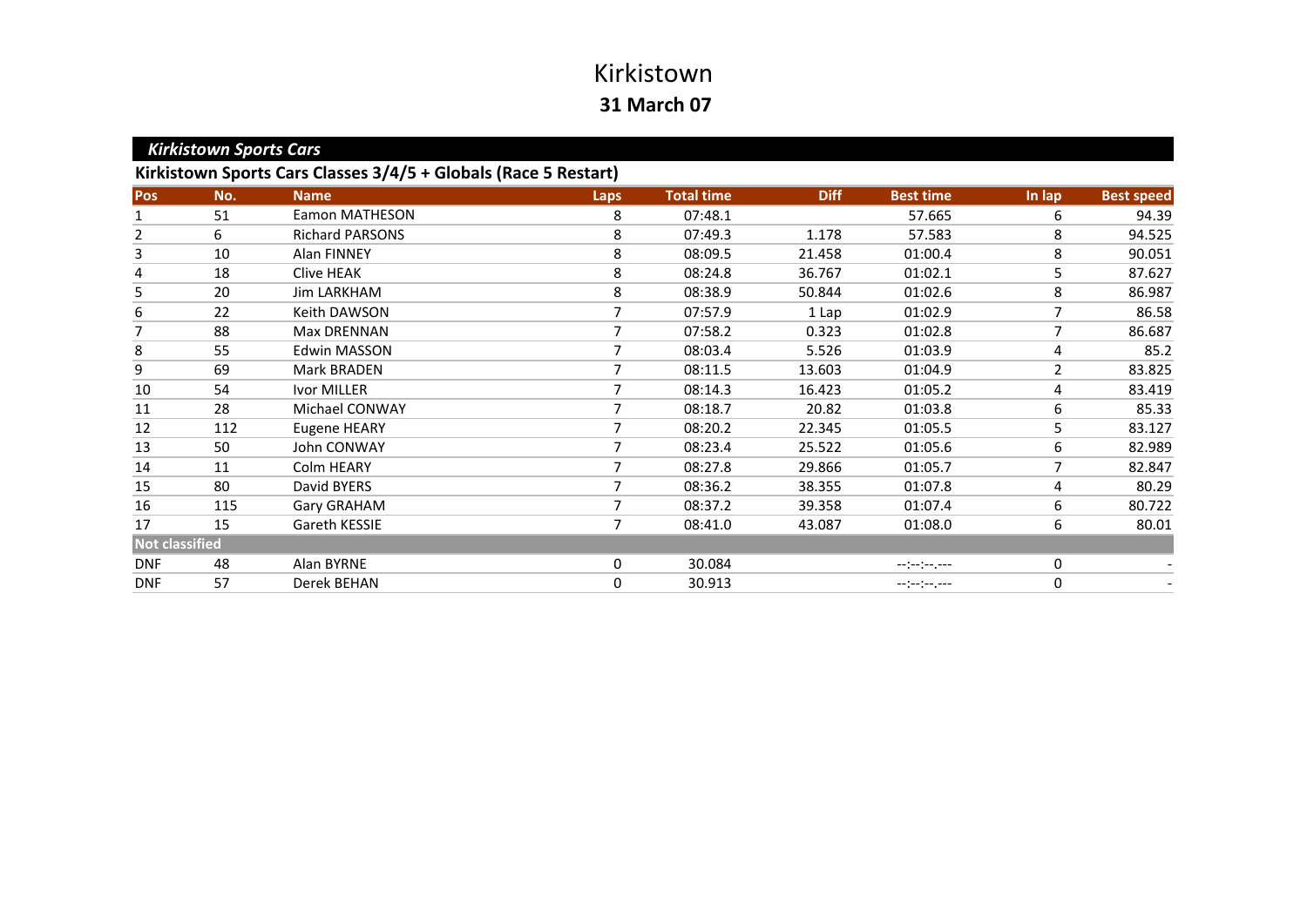|                       |                             | Open Formula Ford 1600 |      |                   |             |                  |        |                   |
|-----------------------|-----------------------------|------------------------|------|-------------------|-------------|------------------|--------|-------------------|
|                       | <b>Open FF1600 (Race 7)</b> |                        |      |                   |             |                  |        |                   |
| Pos                   | No.                         | <b>Name</b>            | Laps | <b>Total time</b> | <b>Diff</b> | <b>Best time</b> | In lap | <b>Best speed</b> |
|                       | 72                          | Morgan DEMPSEY         | 8    | 08:28.4           |             | 01:02.3          | 8      | 87.329            |
| 2                     | 46                          | Wayne BOYD             | 8    | 08:29.0           | 0.626       | 01:02.2          | 6      | 87.491            |
| 3                     | 6                           | Simon WOODSIDE         | 8    | 08:29.2           | 0.851       | 01:02.2          | 8      | 87.486            |
| 4                     | 55                          | <b>Noel ROBINSON</b>   | 8    | 08:32.0           | 3.653       | 01:02.6          | 6      | 86.988            |
| 5                     | 21                          | Robert BARRABLE        | 8    | 08:32.3           | 3.943       | 01:02.5          | 6      | 87.127            |
| 6                     | 34                          | Kevin O'HARA           | 8    | 08:39.2           | 10.824      | 01:02.7          | 4      | 86.743            |
| 7                     | 15                          | John FERGUSON          | 8    | 08:41.0           | 12.606      | 01:03.5          | 4      | 85.698            |
| 8                     | 48                          | <b>Adrian POLLOCK</b>  | 8    | 08:41.3           | 12.907      | 01:03.3          | 4      | 85.977            |
| 9                     | 19                          | Patrick McKENNA        | 8    | 08:44.6           | 16.231      | 01:02.2          | 7      | 87.5              |
| 10                    | 39                          | <b>Noel CAREY</b>      | 8    | 08:45.1           | 16.755      | 01:03.0          | 4      | 86.434            |
| 11                    | 85                          | James HAGAN            | 8    | 08:45.9           | 17.579      | 01:03.9          | 6      | 85.136            |
| 12                    | 44                          | Gary THOMPSON          | 8    | 08:50.0           | 21.592      | 01:03.9          | 4      | 85.123            |
| 13                    | 41                          | Paul McMORRAN          | 8    | 08:56.5           | 28.169      | 01:05.1          | 8      | 83.56             |
| 14                    | 90                          | <b>Henry CAMPBELL</b>  | 8    | 08:57.1           | 28.695      | 01:05.0          | 8      | 83.744            |
| 15                    | 77                          | <b>Brendan DUGGAN</b>  | 8    | 08:57.3           | 28.931      | 01:04.6          | 7      | 84.201            |
| 16                    | 20                          | Ryan TEMPLETON         | 8    | 09:22.2           | 53.814      | 01:08.1          | 5      | 79.946            |
| <b>Not classified</b> |                             |                        |      |                   |             |                  |        |                   |
| <b>DNF</b>            | 5                           | John MORROW            | 6    | 06:35.2           |             | 01:03.6          | 6      | 85.622            |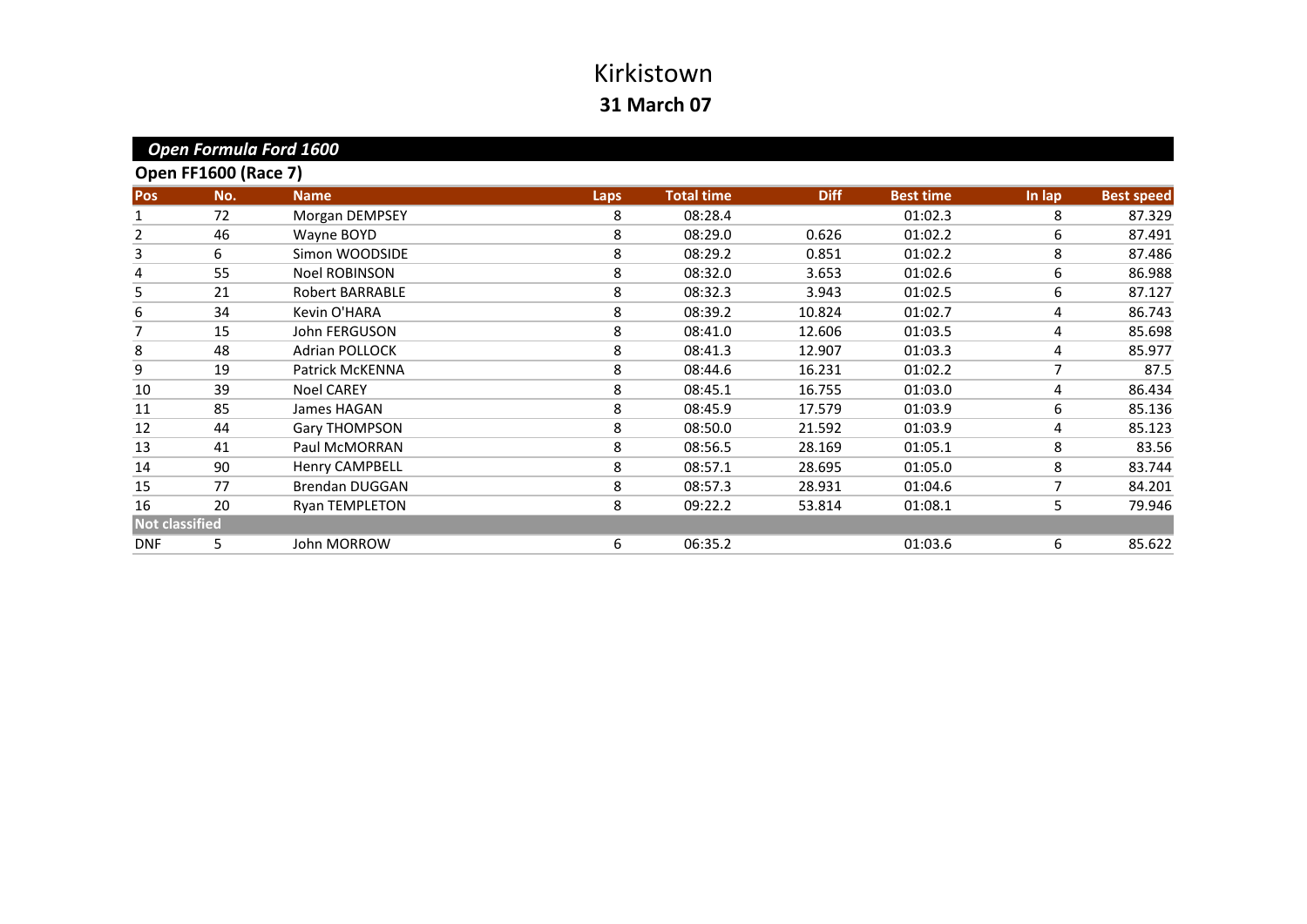|            | <b>Formula Vee</b> |                                       |                |                   |             |                  |                |                   |
|------------|--------------------|---------------------------------------|----------------|-------------------|-------------|------------------|----------------|-------------------|
|            |                    | <b>Formula Vee A (Race 8 Restart)</b> |                |                   |             |                  |                |                   |
| <b>Pos</b> | No.                | <b>Name</b>                           | <b>Laps</b>    | <b>Total time</b> | <b>Diff</b> | <b>Best time</b> | In lap         | <b>Best speed</b> |
| 1          | 1                  | Ray MOORE                             | 2              | 02:21.6           |             | 01:08.1          | 2              | 79.977            |
| 2          | 2                  | Paul SAMMIN                           | 2              | 02:21.7           | 0.106       | 01:08.2          | 2              | 79.816            |
| 3          | 8                  | <b>Robert CASEY</b>                   | 2              | 02:21.7           | 0.111       | 01:08.0          | 2              | 80.051            |
| 4          | 12                 | Ken ELLIOT                            | 2              | 02:24.5           | 2.86        | 01:08.2          | 2              | 79.77             |
| 5          | 3                  | <b>Brian KELLY</b>                    | 2              | 02:24.7           | 3.062       | 01:08.5          | 2              | 79.44             |
| 6          | 9                  | Mark HORAN                            | $\overline{2}$ | 02:24.8           | 3.202       | 01:08.5          | 2              | 79.449            |
| 7          | 24                 | David O'BRIEN                         | 2              | 02:25.2           | 3.518       | 01:08.1          | $\overline{2}$ | 79.977            |
| 8          | 46                 | Michael SAMMON                        | $\overline{2}$ | 02:25.8           | 4.132       | 01:08.0          | 2              | 80.029            |
| 9          | 45                 | Shane RINGWOOD                        | 2              | 02:27.3           | 5.681       | 01:08.5          | 2              | 79.464            |
| 10         | 21                 | <b>Alistair McDOWELL</b>              | 2              | 02:27.3           | 5.684       | 01:08.9          | 2              | 79.032            |
| 11         | 77                 | <b>Brian LEADER</b>                   | 2              | 02:27.5           | 5.835       | 01:09.0          | 2              | 78.84             |
| 12         | 37                 | Robbie ALLEN                          | 2              | 02:28.5           | 6.816       | 01:08.9          | 2              | 78.945            |
| 13         | 15                 | Paul McCARTAN                         | 2              | 02:29.0           | 7.367       | 01:09.4          | $\overline{2}$ | 78.424            |
| 14         | 47                 | Gerry CALLAGHAN                       | 2              | 02:31.2           | 9.572       | 01:10.7          | 2              | 76.973            |
| 15         | 11                 | Dan MULLIGAN                          | 2              | 02:31.4           | 9.801       | 01:10.4          | 2              | 77.362            |
| 16         | 55                 | Michael SWEENEY                       | 2              | 02:31.6           | 9.976       | 01:11.0          | 2              | 76.671            |
| 17         | 29                 | Philip DEVLIN                         | 2              | 02:31.8           | 10.194      | 01:11.0          | 2              | 76.67             |
| 18         | 26                 | Joe CLOSE                             | 2              | 02:33.4           | 11.787      | 01:11.5          | 2              | 76.166            |
| 19         | 33                 | Laurence FLYNN                        | 2              | 02:35.0           | 13.395      | 01:10.9          | 2              | 76.794            |
| 20         | 17                 | Daniel POLLEY                         | 2              | 02:36.3           | 14.711      | 01:10.1          | 2              | 77.637            |
| 21         | 50                 | Gordon HALNON                         | 2              | 02:37.2           | 15.57       | 01:13.4          | $\overline{2}$ | 74.112            |
| 22         | 30                 | Padraig HALVEY                        | $\overline{2}$ | 02:50.6           | 28.982      | 01:19.1          | $\overline{2}$ | 68.829            |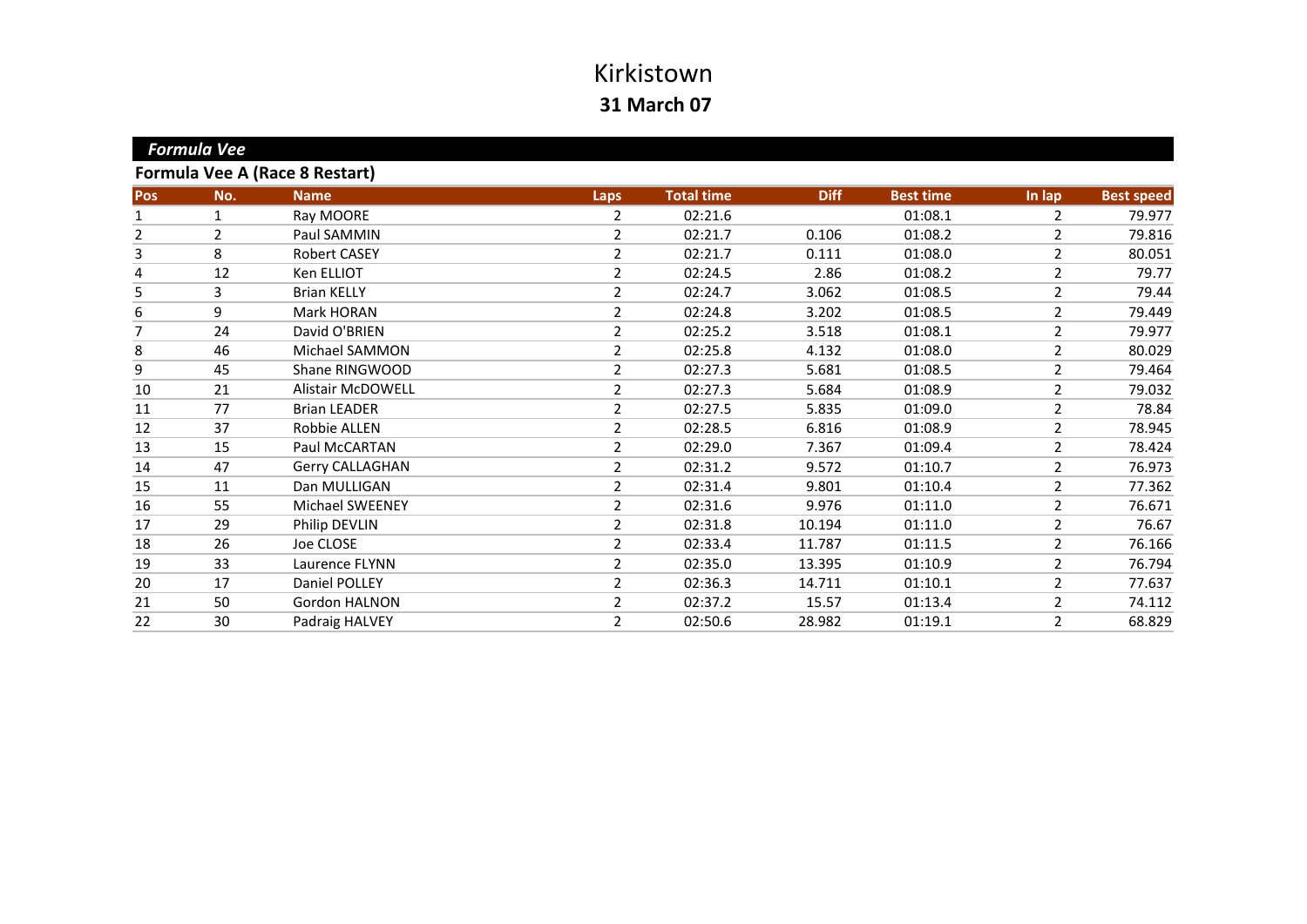|                       | <b>Dunlop Supercars</b> |                                    |      |                   |             |                  |        |                   |
|-----------------------|-------------------------|------------------------------------|------|-------------------|-------------|------------------|--------|-------------------|
|                       |                         | <b>Dunlop Supercars 2 (Race 9)</b> |      |                   |             |                  |        |                   |
| Pos                   | No.                     | <b>Name</b>                        | Laps | <b>Total time</b> | <b>Diff</b> | <b>Best time</b> | In lap | <b>Best speed</b> |
| 1                     | 3                       | Dave O'BRIEN                       | 8    | 08:36.6           |             | 01:03.3          |        | 85.924            |
| $\overline{2}$        | 6                       | Ronayne O'MAHONEY                  | 8    | 08:37.9           | 1.339       | 01:02.9          | 7      | 86.485            |
| 3                     |                         | <b>Rod McGOVERN</b>                | 8    | 08:39.9           | 3.302       | 01:03.4          | 6      | 85.832            |
| 4                     | 22                      | <b>John FARRELLY</b>               | 8    | 08:40.6           | 4.018       | 01:03.6          | 8      | 85.543            |
| 5                     | 16                      | Kieran SANDS                       | 8    | 08:41.7           | 5.185       | 01:03.9          | 5      | 85.135            |
| 6                     | 87                      | Michael FITZGERALD                 | 8    | 08:42.3           | 5.7         | 01:03.5          | 8      | 85.666            |
| 7                     | 50                      | George ROGERS                      | 8    | 08:44.3           | 7.787       | 01:03.9          | 6      | 85.167            |
| 8                     |                         | <b>Michael HALVEY</b>              | 8    | 08:49.3           | 12.77       | 01:04.1          | 3      | 84.897            |
| 9                     | 20                      | Peter COSGROVE                     | 8    | 08:55.3           | 18.737      | 01:04.4          | 5      | 84.581            |
| 10                    | 4                       | Hugh McEVOY                        | 8    | 08:59.8           | 23.272      | 01:05.0          | 3      | 83.794            |
| 11                    | 10                      | Sean O'CONNOR                      | 8    | 09:23.3           | 46.747      | 01:07.9          | 6      | 80.202            |
| <b>Not classified</b> |                         |                                    |      |                   |             |                  |        |                   |
| <b>DNF</b>            |                         | John WHELAN                        | 3    | 03:23.5           |             | 01:06.2          | 2      | 82.246            |